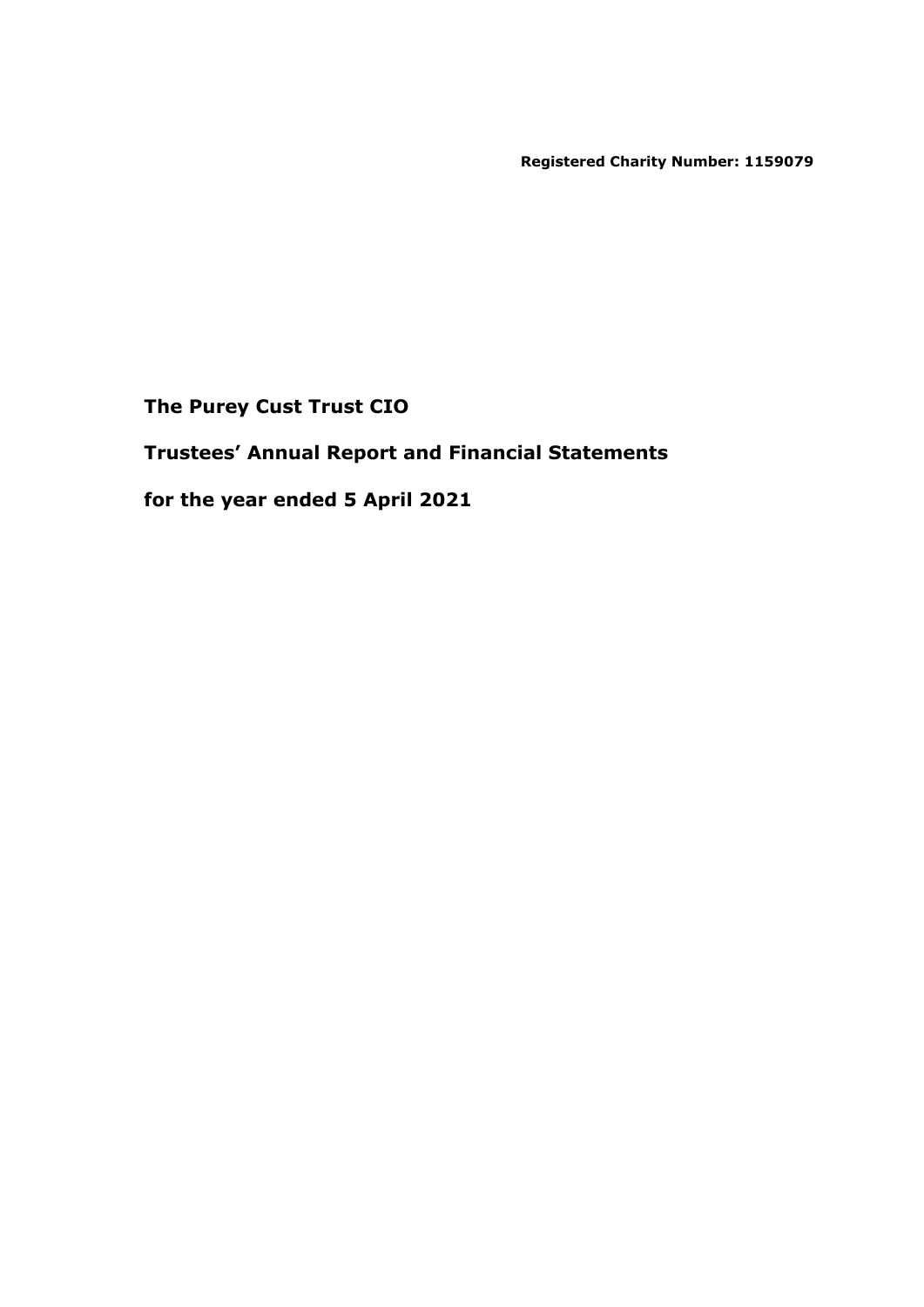### **Contents**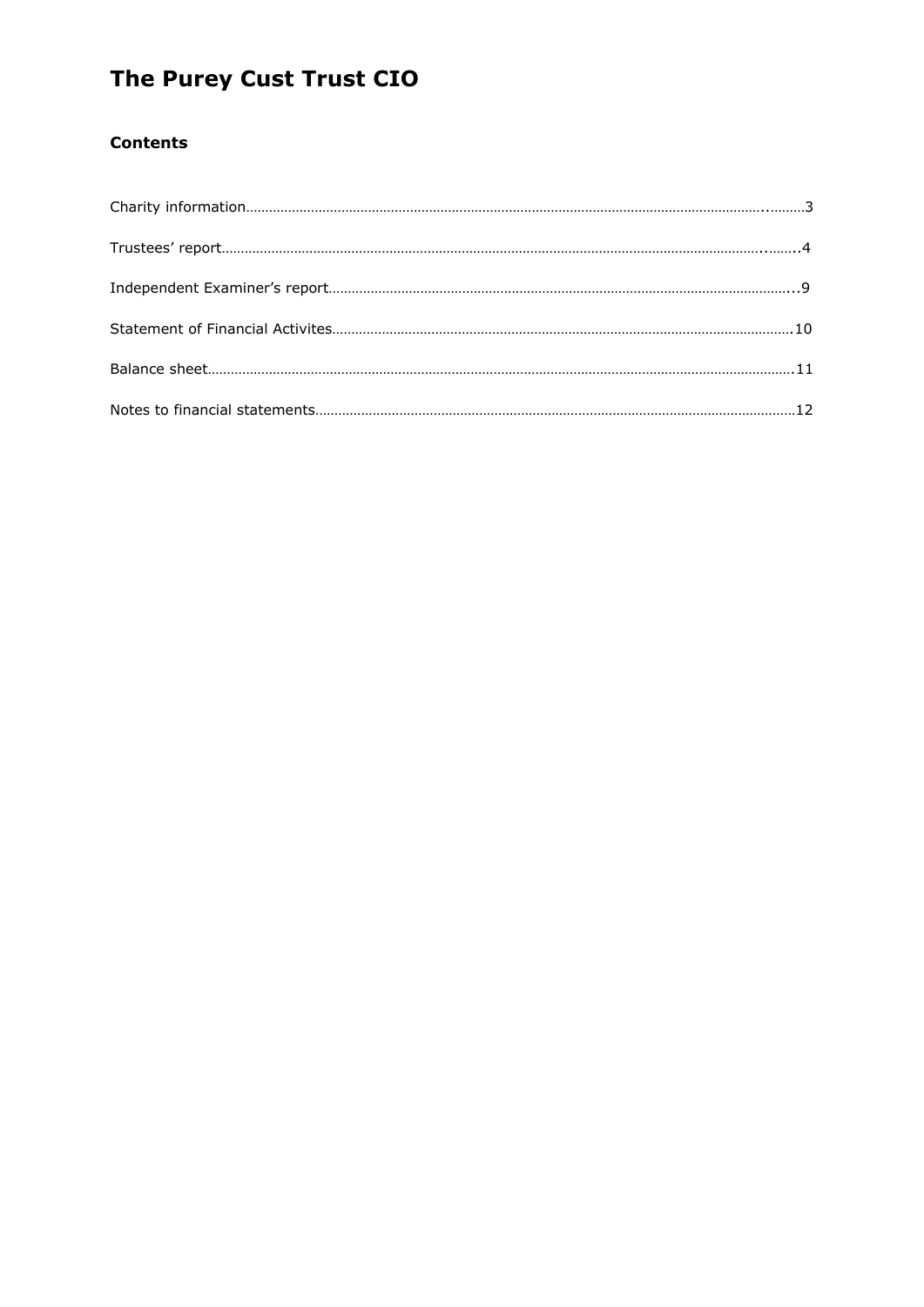### **Charity information**

| <b>Trustees</b>                  | Mr N Shaw (Chair untill 1 November 2021)<br>Mrs M Browne<br>Dr D Heseltine<br>Mrs G Casswell<br>Dr J Hamilton<br>Mr P Bodmer<br>Mr M Green (Chair from 1 November 2021)<br>Mrs M Sykes |
|----------------------------------|----------------------------------------------------------------------------------------------------------------------------------------------------------------------------------------|
| <b>Secretary</b>                 | Mrs K Hodges                                                                                                                                                                           |
| <b>Registered charity number</b> | 1159079                                                                                                                                                                                |
| <b>Principal Address</b>         | <b>Triune Court</b><br><b>Monks Cross Drive</b><br>York<br>YO32 9GZ                                                                                                                    |
| <b>Independent examiners</b>     | Karen Wood, ACMA<br>Outsource Accountancy Services and<br><b>Independent Examinations</b><br><b>Hiscox Building</b><br>Peasholme Green<br>York<br><b>YO1 7PR</b>                       |
| <b>Accountants</b>               | Garbutt & Elliott LLP<br><b>Triune Court</b><br><b>Monks Cross Drive</b><br>York<br>YO32 9GZ                                                                                           |
| <b>Bankers</b>                   | Barclays Bank plc<br><b>Parliament Street</b><br>York<br><b>YO1 8SE</b>                                                                                                                |
| <b>Solicitors</b>                | Wrigleys Solicitors LLP<br>19 Cookridge Street<br>Leeds<br>LS2 3AG                                                                                                                     |
| <b>Investment Managers</b>       | <b>Brewin Dolphin</b><br>10 Wellington Place<br>Leeds<br>LS1 4AN                                                                                                                       |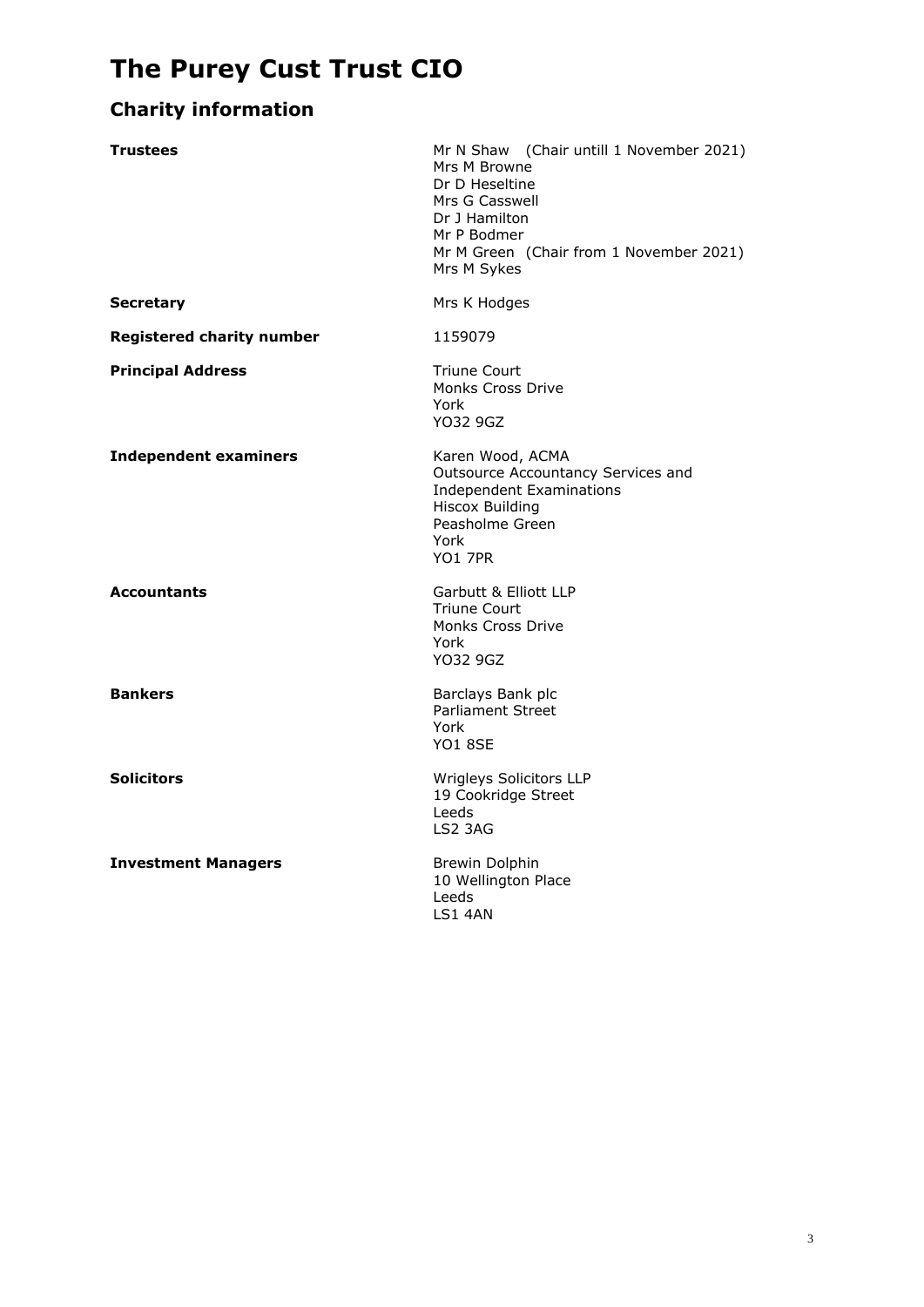### **Report of the Trustees for the year ended 5 April 2021**

#### **Introduction**

The Trustees present their annual report together with the financial statements of the charity for the year ended 5 April 2021.

The financial statements have been prepared in accordance with Accounting and Reporting by Charities: Statement of Recommended Practice applicable to charities preparing their accounts in accordance with the Financial Reporting Standard applicable in the UK and Republic of Ireland (FRS102) (effective 1 January 2019) as detailed in the accounting policies.

#### **Structure, Governance and Management**

The Purey Cust Trust CIO (the "Charity") was registered as a charitable incorporated organisation on 16 June 2014, number 1159079.

Trustees are appointed by the board of Trustees and meet four times a year to consider applications and deal with the governance of the charity, applications for assistance are considered at each meeting and in cases where decisions are needed quickly, the Trustees operate a fast track grant processing system for sums up to £250.

The secretary is appointed by the Trustees to assist in the day to day administration of the charity.

The induction process for newly appointed Trustees comprises an initial meeting with the Trustees to brief them on their legal obligations under charity law, the decision making processes of the charity and its policies and procedures. Trustees are provided with a handbook detailing relevant aspects of the trust.

#### **Risk management**

The Trustees have examined the major strategic, business and operational risks which the charity faces and confirm that systems have been established to ensure regular reports are produced for Trustees to ensure all necessary actions are taken to lessen the risks.

#### **Public benefit**

The Trustees have complied with the duty in Section 17(5) of the 2011 Charities Act to have due regard to guidance published by the Charity Commission in respect of public benefit and in planning the activities for the year, have kept this in mind.

#### **Objectives and Activities**

The primary objective is the promotion of health and healing in and around the City of York by way of charitable grants. This includes both grants to organisations and via third parties to individuals.

Grants to organisations could be for: medical equipment; mental health or other therapies; activity or self help groups; capacity building – ie expansion of services; capital costs for improvements to service delivery (other than building work); training; education or raising awareness of health related conditions; respite care or trips/activities for those with long term or life limiting conditions.

Grants for individuals must be made by a third party referee, such as GP, social worker, housing association or local authority. Such grants could be for: medical or disability related equipment; domestic or personal items for health or disability related issues (including mental health); health or disability related training; activities to alleviate health or disability related conditions (including mental health).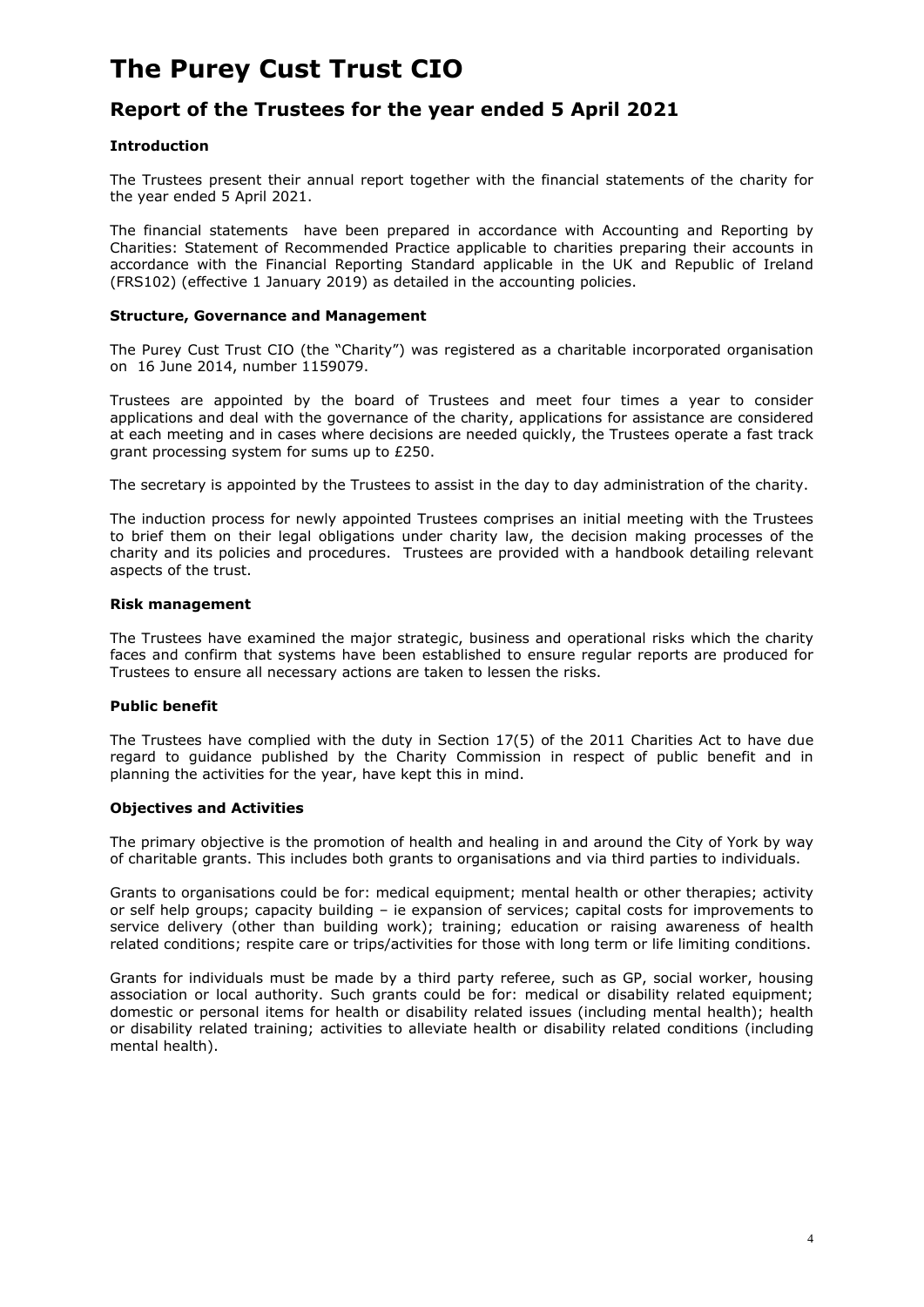### **Report of the Trustees for the year ended 5 April 2021**

The trust continues to prioritise one off grants for specific purposes rather than supporting ongoing routine or core costs, such as rent, rates and salaries and continues to prioritise making awards that will have the greatest impact.

The trust welcomes applications from all sources, but preferably using the application form available on the Trust's website. The Trustees and Secretary are always willing to informally discuss possible applications to advise if they fall within the remit of the trust.

#### **Achievements and Performance**

#### **Headline Data**

Grant making in 2020-21 stood at a total of £80,672 a decrease from £82,663 in 2019-20, but below the Trustees' target of £100,000 per annum.

Grant totals have fluctuated somewhat over recent years, although Trustees have been committed to increasing awareness of the Trust's work through leaflets, increased word of mouth and investment in a new website that provides for online applications.



#### **Applications**

In 2020-21, 44 applications were received and of these, only nine were refused, two were withdrawn and one is pending further information. Primarily, refusals are because an organisation has been regularly supported in recent years or because the application is for activities that do not meet the Trust's charitable objectives. This can also be because activities fall outside of the Trust's relatively small geographic area of benefit, being in and around the City of York. The chart below shows the total number of applications received and the number refused by trustees year on year: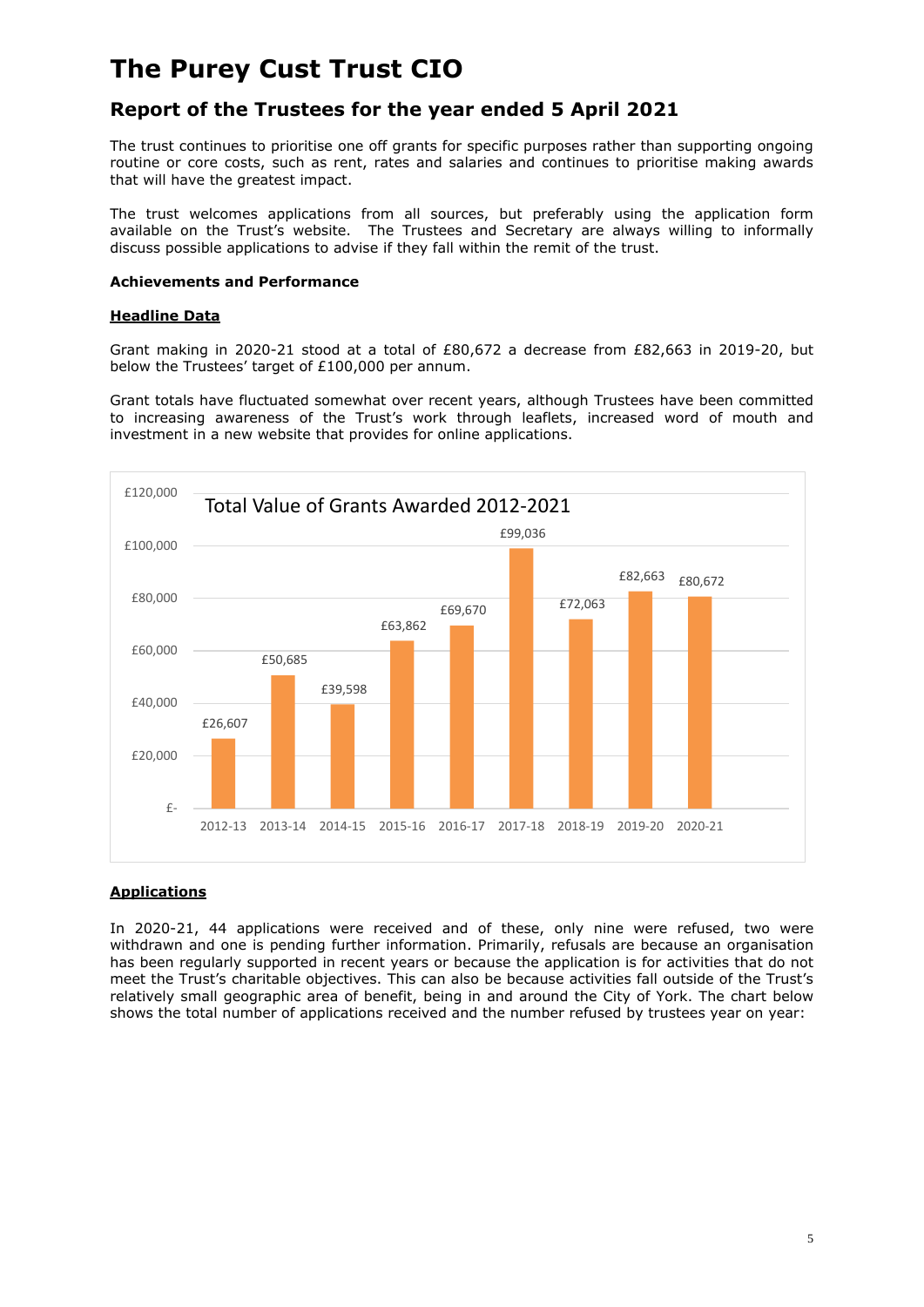**Report of the Trustees for the year ended 5 April 2021**



Over the past nine years, Trustees have been keen to increase the number of applications year on year and had some success with this for a time. However, apart from a drop in 2016-17, the number of applications has remained fairly consistent, although the number of grants has generally slightly increased. Overall, Trustees award many more grants than are refused and on rare occasion, grants are returned or applications are withdrawn when circumstances change.

The Trust has quite clear and concise charitable objectives and so does not receive many applications that fall outside of its remit, hence most all applications received are considered by Trustees. One of the main reasons for the refusal of an application is that it does not provide sufficient information to make an award, or it is for work across a wider area than the City of York. In most of these cases, applicants are invited to submit further information or to clarify the work they are doing more locally. Perhaps surprisingly, it is not very often that any further information is received to enable a more favourable outcome.

#### **Average Grant Values**

The average grant value across the last 8 years is shown on the graph below. This is the second year that we have looked at this statistic and it is promising to see it has increased this year although this could be due to the reduced number of CYC grants as detailed below:

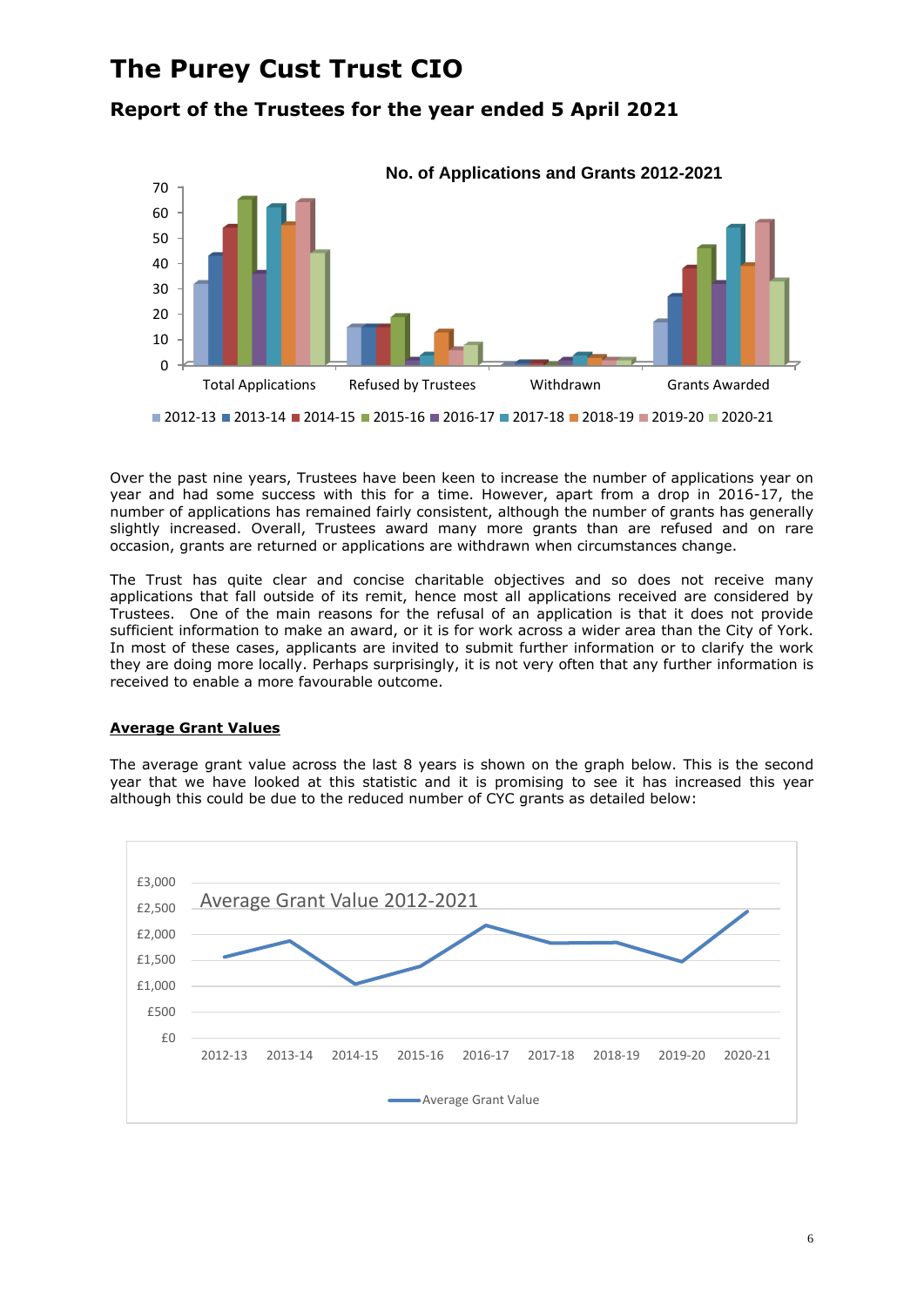### **Report of the Trustees for the year ended 5 April 2021**

There is a relatively high number of applications received for support for individuals, mostly these are submitted by City of York Council, which are often for smaller amounts of money. These applications mostly come through Social Services, including Adult Social Care and Child in Need teams and have increased over recent years. These applications can make up a significant number of overall applications, although the overall value is proportionally much lower than grants to registered charities. The table below shows the number of such applications year on year against applications from other sources:



#### **Grants by Type**

The analysis of grants by type is shown on the chart below for 2020-21. The analysis is the value of grants, not the number of grants awarded. Other categories sometimes supported, but not during this year include training within an organisation or for an individual and therapy or treatment for individuals.

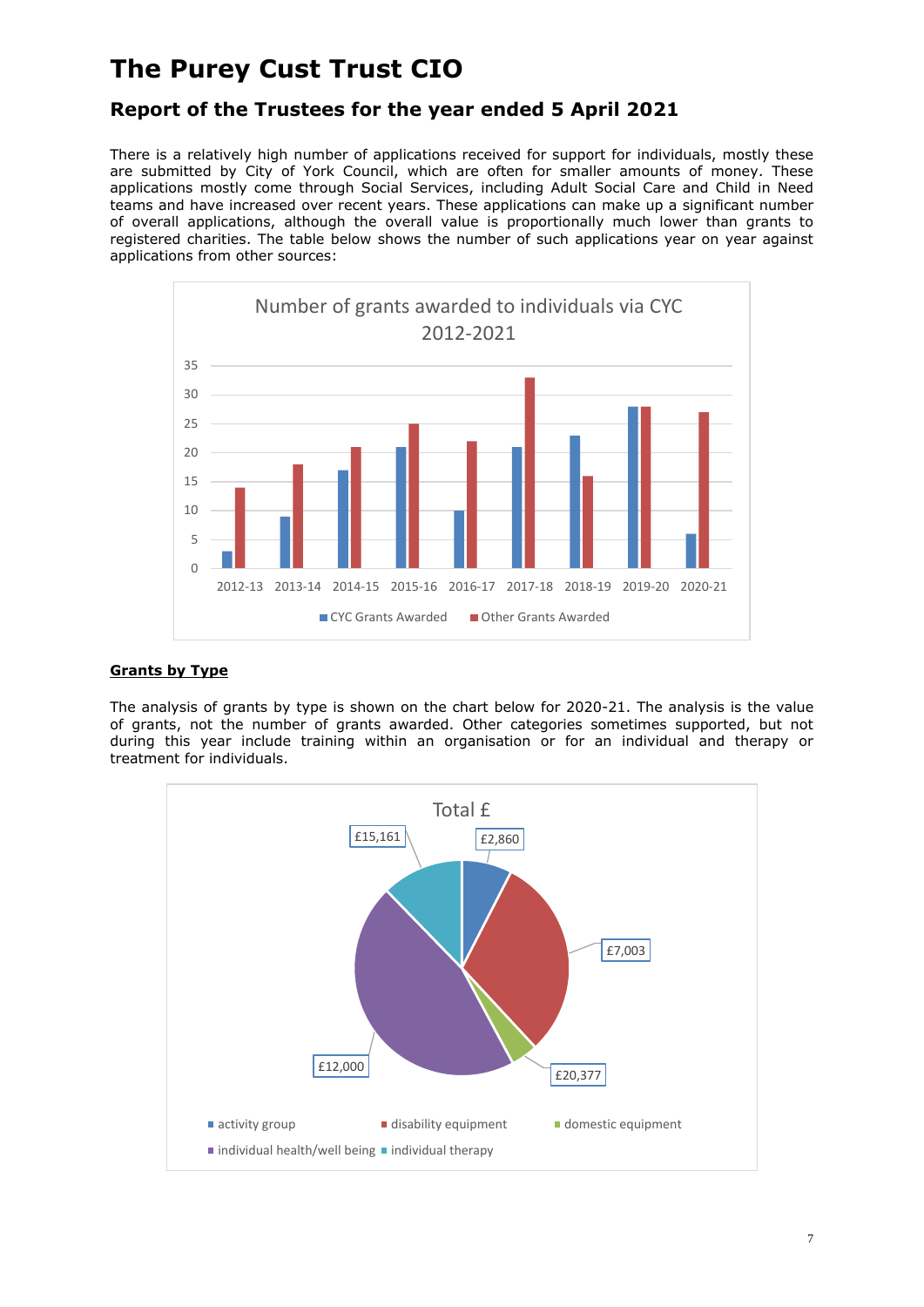### **Report of the Trustees for the year ended 5 April 2021**

#### **Financial Review**

The Trustees awarded charitable grants totalling £80,672. A list of grants can be found in note 10 to the financial statements. The total income for the year was  $E$ 73,256 and the expenses of administering the charity were £27,284.

Subsequent to the year end the property described in note 5 to the financial statements was sold giving net proceeds of £153k after associated fees.

#### **Reserves policy**

It is the policy of the charity to maintain investments at such a level to generate sufficient cash funds annually to allow it to award in the region of £80,000 in the coming year. These cash funds must also be sufficient to cover the expected annual administrative and governance costs of the charity excluding investment management fees.

#### **Investment powers and policy**

Under the constitution, the charity has the power to make any investment which the Trustees see fit. The policy is to invest in a portfolio which will maximise return with a medium to low risk. The Trustees have not adopted an ethical investment policy.

#### **Plans for Future Periods**

Trustees are keen to increase annual grants to £100,000 and continue to seek out opportunities to raise awareness about the work of the Trust where possible

#### **Approval**

This report was approved by the Board of Trustees on  $\frac{05/01/2022}{...}$  and signed on its behalf by:

Ma

Mr M Green **Chair of Trustees**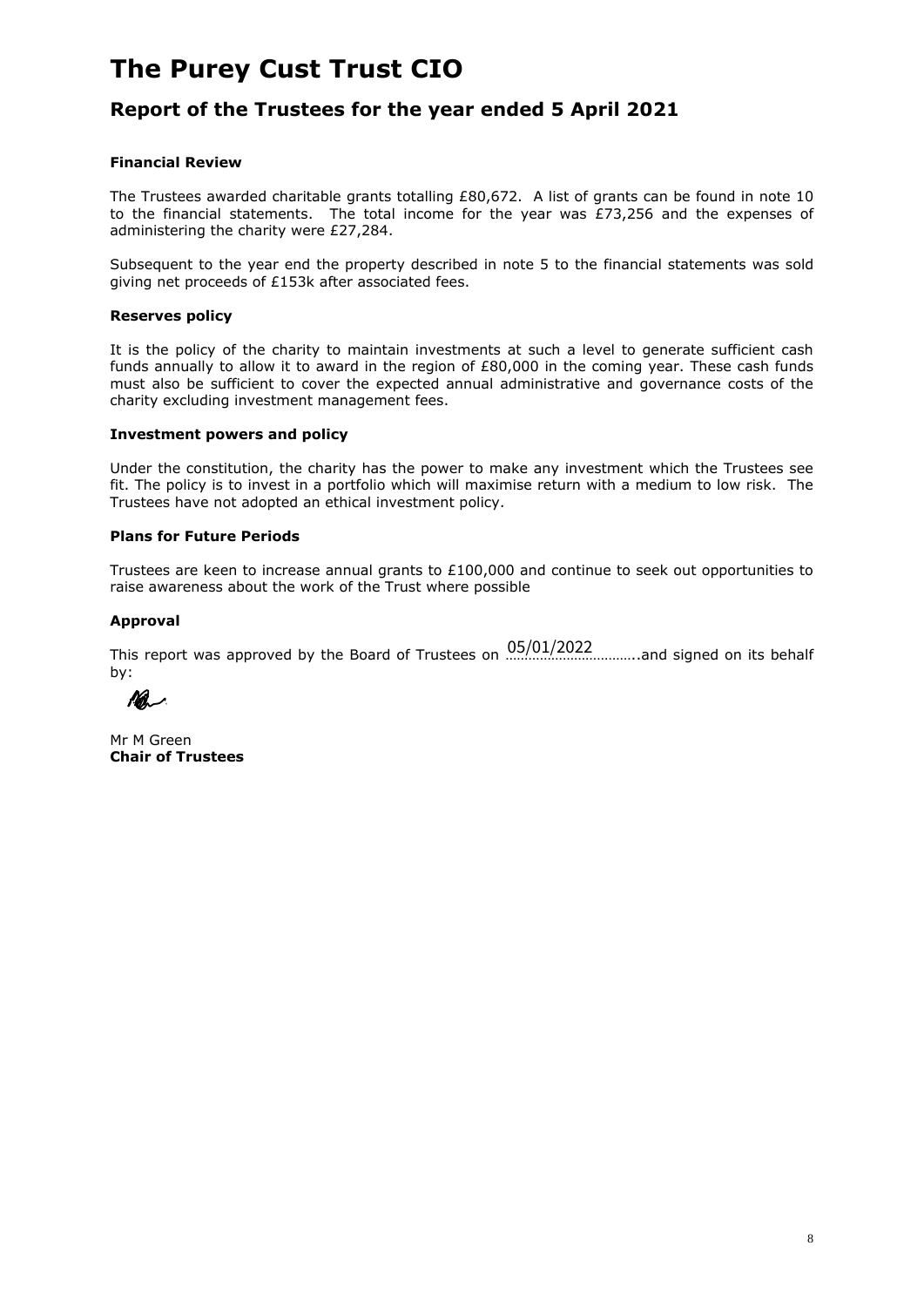#### **Independent Examiner's report to the Trustees of The Purey Cust Trust CIO**

I report on the accounts of The Purey Cust Trust CIO for the year ended 5 April 2021 which are set out on pages 12 to 16.

This report is made solely to the Charity's Trustees, as a body, in accordance with Section 145 of the Charities Act 2011. My independent examination work has been undertaken so that I might state to the Charity's Trustees those matters I am required to state to them in an Independent Examiner's Report and for no other purpose. To the fullest extent permitted by law, I do not accept or assume responsibility to anyone other than the Charity and the Charity's Trustees as a body, for my independent examination work, for this report, or for the opinions I have formed.

#### **Respective Responsibilities of the Trustees and Examiner**

The Charity's Trustees are responsible for the preparation of the accounts. The Charity's Trustees consider that an audit is not required for this year under section 144(2) of the Charities Act 2011 ("the 2011 Act") and that an independent examination is needed.

It is my responsibility to:

- examine the accounts under section 145 of the 2011 Act;
- follow the procedures laid down in the General Directions given by the Charity Commission under section 145(5)(b) of the 2011 Act; and
- state whether particular matters have come to my attention.

#### **Basis of Independent Examiner's Report**

My examination was carried out in accordance with the General Directions given by the Charity Commission. An examination includes a review of the accounting records kept by the Charity and a comparison of the accounts presented with those records. It also includes consideration of any unusual items or disclosures in the accounts, and the seeking of explanations from you as Trustees concerning any such matters. The procedures undertaken do not provide all the evidence that would be required in an audit, and consequently, no opinion is given as to whether the accounts present a 'true and fair view' and the report is limited to those matters set out in the statement below.

#### **Independent Examiner's Statement**

In connection with my examination, no matter has come to my attention:

- (1) which gives me reasonable cause to believe that, in any material respect, the requirements:
	- to keep accounting records in accordance with section 130 of the 2011 Act: and
	- to prepare accounts which accord with the accounting records and comply with the accounting requirements of the 2011 Act; have not been met; or
- (2) to which, in my opinion, attention should be drawn in order to enable a proper understanding of the accounts to be reached.

Censoal

**Karen Wood, ACMA**

Outsource Accountancy Services and Independent Examinations Hiscox Building Peasholme Green York YO1 7PR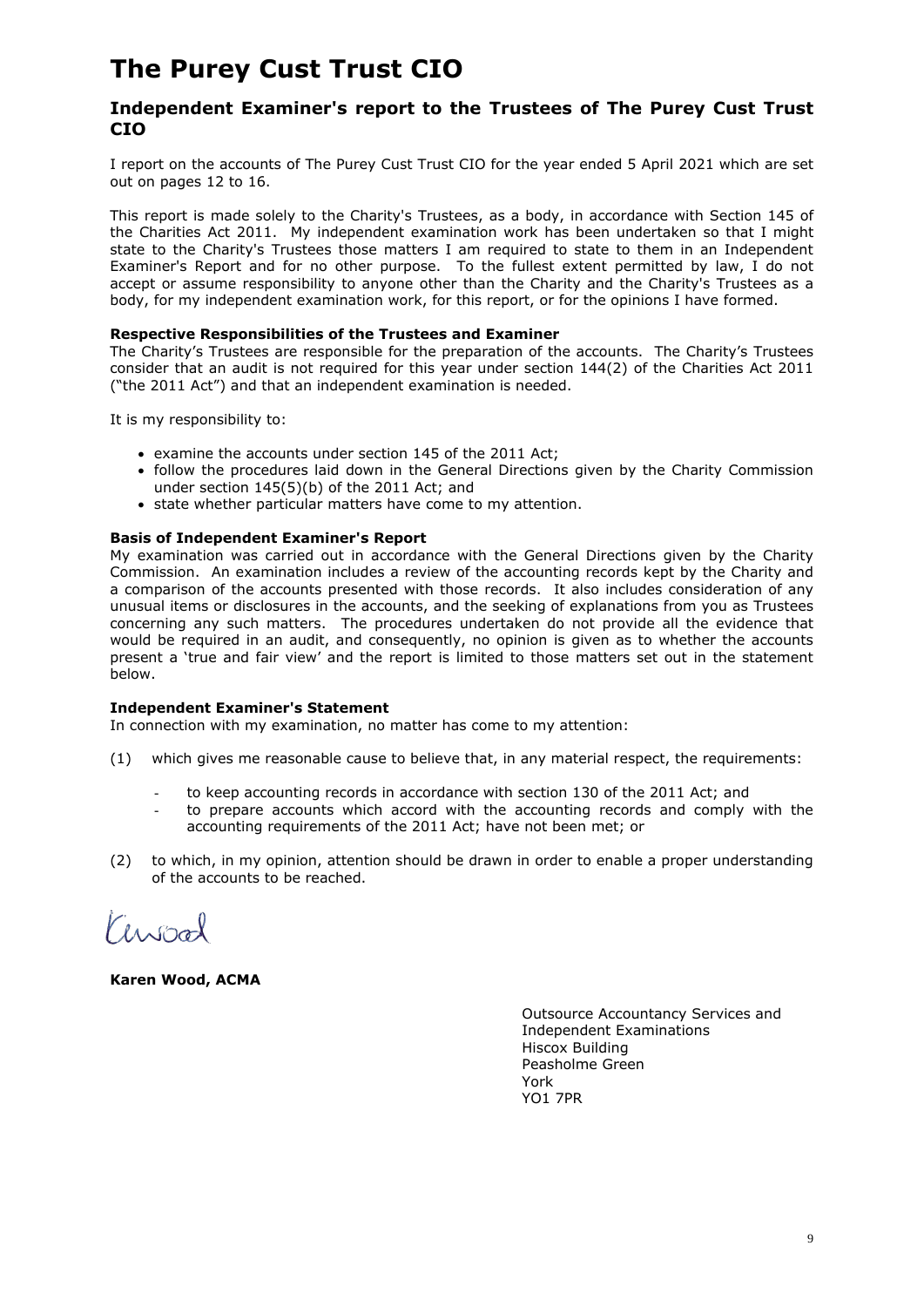### **Statement of Financial Activities for the year ended 5 April 2021**

|                                                           | <b>Notes</b>            | 2021<br>£ | 2020<br>£  |
|-----------------------------------------------------------|-------------------------|-----------|------------|
| <b>Income from:</b>                                       |                         |           |            |
| Investment income                                         | $\overline{\mathbf{2}}$ | 73,256    | 85,530     |
| <b>Total income</b>                                       |                         | 73,256    | 85,530     |
|                                                           |                         |           |            |
| <b>Expenditure on:</b>                                    |                         |           |            |
| Charitable activities:                                    |                         |           |            |
| Grants and donations                                      | 10                      | 80,672    | 82,663     |
| Other charitable activities                               |                         | 27,284    | 33,203     |
| <b>Total expenditure</b>                                  | 3                       | 107,956   | 115,866    |
| Net expenditure before other recognised<br>gains/(losses) |                         | (34,700)  | (30, 336)  |
| Other recognised gains/(losses)                           |                         |           |            |
| Realised and unrealised gains/(losses) on<br>investments  | 4                       | 598,198   | (356, 817) |
| Net movement in funds for the year                        |                         | 563,498   | (387, 153) |
| Funds brought forward at 6 April 2020                     |                         | 2,489,528 | 2,876,681  |
| Funds carried forward at 5 April 2021                     | 7                       | 3,053,026 | 2,489,528  |

All income and expenditure in the comparative and current Statement of Financial Activities was unrestricted and derives from continuing activities.

The Statement of Financial Activities includes all gains and losses recognised in the year.

The notes on pages 12 to 16 form part of these financial statements.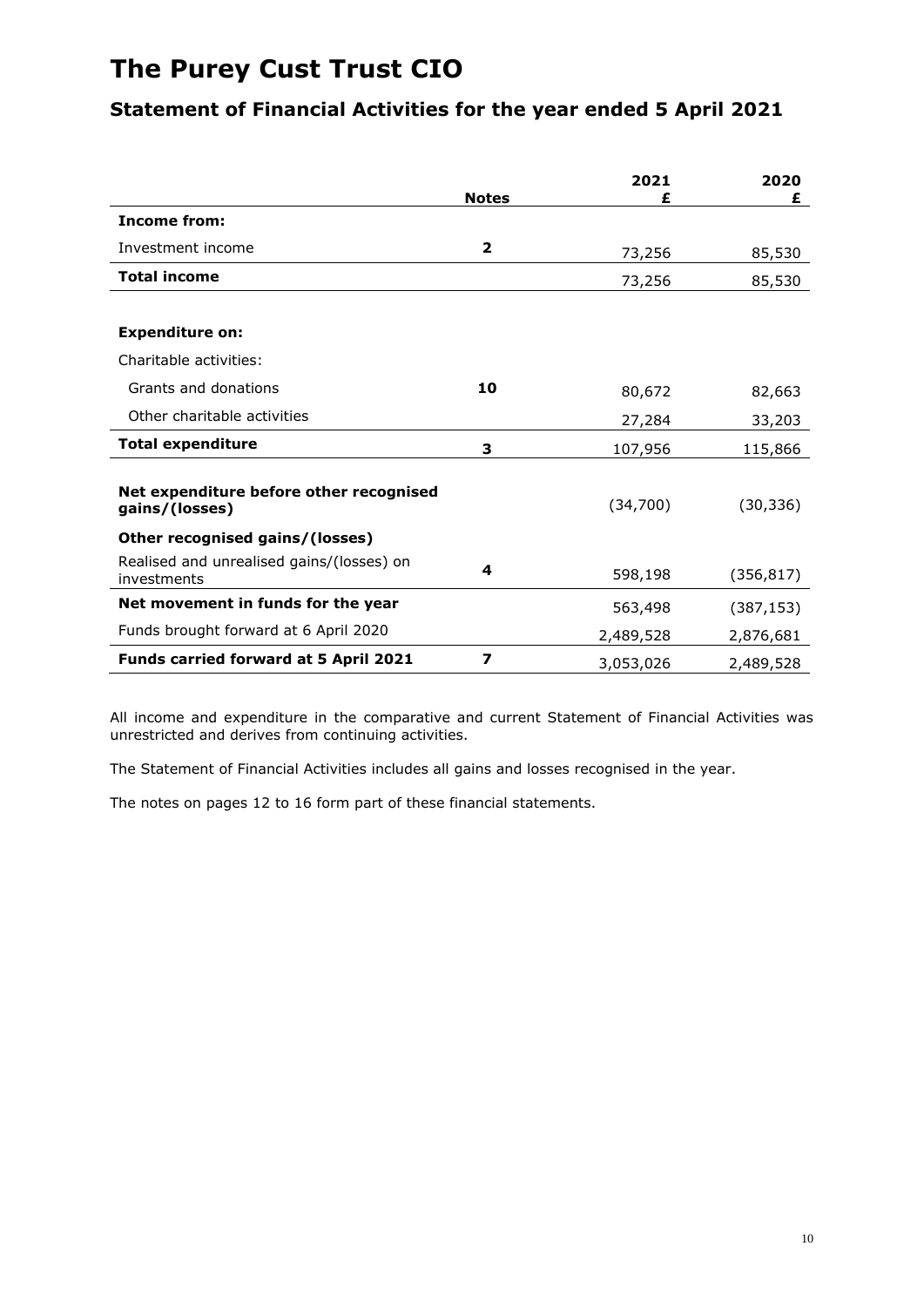### **Balance Sheet as at 5 April 2021**

|                                                          | 2021                    |           | 2020      |           |           |
|----------------------------------------------------------|-------------------------|-----------|-----------|-----------|-----------|
|                                                          | <b>Notes</b>            | £         | £         | £         | £         |
| <b>Fixed assets</b>                                      |                         |           |           |           |           |
| Investments                                              | 4                       |           | 2,858,296 |           | 2,220,139 |
| <b>Investment Property</b>                               | 5                       |           | 155,875   |           | 155,875   |
|                                                          |                         |           | 3,014,171 |           | 2,376,014 |
| <b>Current assets</b>                                    |                         |           |           |           |           |
| Cash at bank and in hand                                 |                         | 49,904    |           | 124,563   |           |
| <b>Debtors</b>                                           | 6                       |           |           |           |           |
|                                                          |                         | 49,904    |           | 124,563   |           |
|                                                          |                         |           |           |           |           |
| <b>Creditors: amounts falling</b><br>due within one year | 6                       | (11, 049) |           | (11, 049) |           |
| <b>Net current assets</b>                                |                         |           | 38,855    |           | 113,514   |
| <b>Net assets</b>                                        |                         |           | 3,053,026 |           | 2,489,528 |
| <b>Funds:</b>                                            |                         |           |           |           |           |
| Unrestricted funds                                       | $\overline{\mathbf{z}}$ |           | 3,053,026 |           | 2,489,528 |
|                                                          |                         |           |           |           |           |

The financial statements on pages 10 to 16 were approved by the Trustees on ………………………….. 05/01/2022and were signed on its behalf by:



Mr M Green **Chair of Trustees**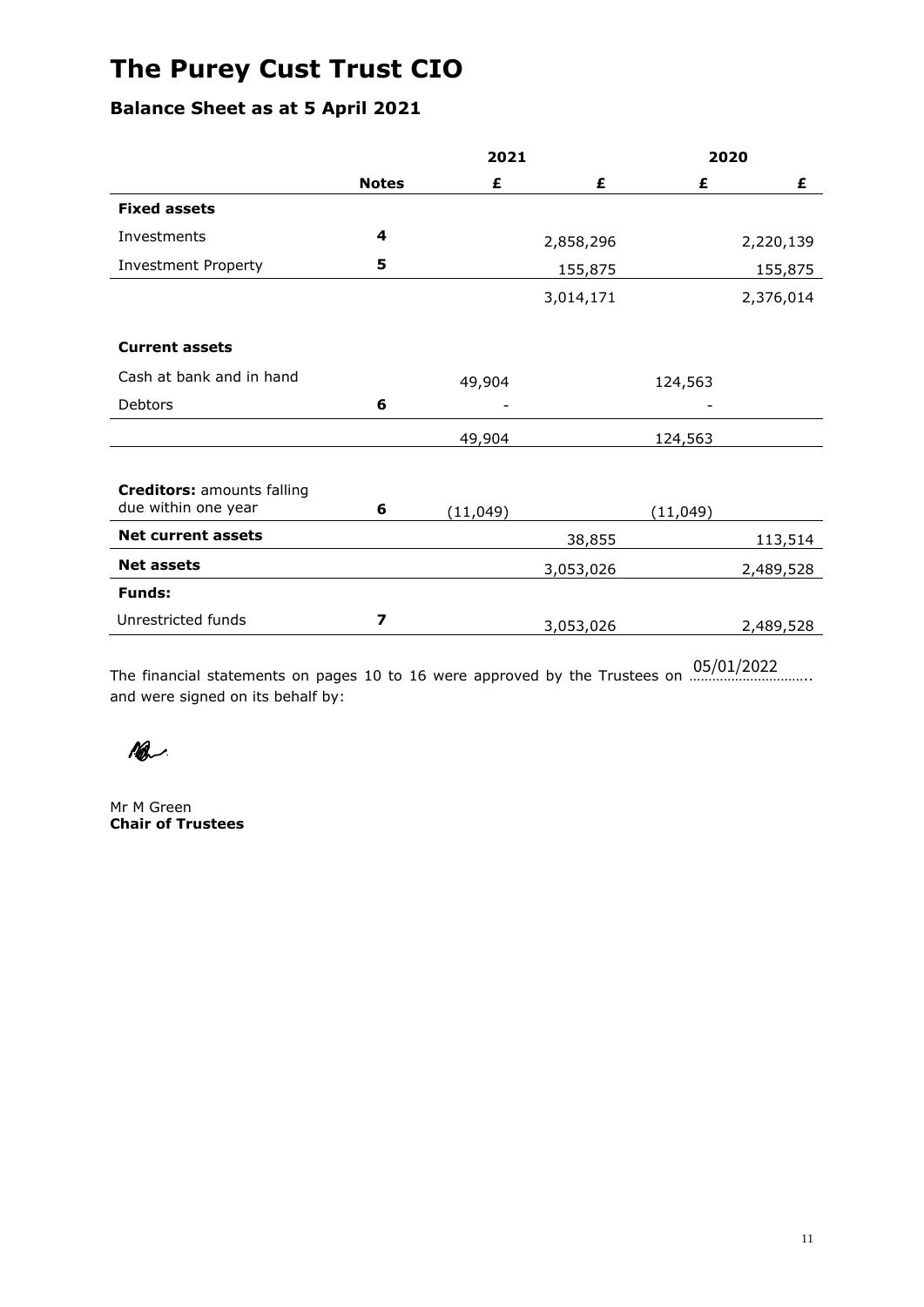### **Notes to the financial statements for the year ended 5 April 2021**

#### **1. Accounting policies**

The principal accounting policies adopted, judgements and key sources of estimation uncertainty in the preparation of the financial statements are as follows:

#### **CIO information**

The Purey Cust Trust CIO was registered as a charitable incorporated organisation on 5 November 2014 and is governed by a constitution dated 16 June 2014 and registered with the Charity Commission under charity number 1159079. The charity's principal office address is 5 Grimston Park Mews, Grimston Park, Tadcaster, LS24 9DB.

#### **Accounting convention**

The accounts (financial statements) have been prepared in accordance with the Statement of Recommended Practice: Accounting and Reporting by Charities preparing their accounts in accordance with the Financial Reporting Standard applicable in the UK and Republic of Ireland (FRS 102) ("Charities SORP (FRS102)"), the Financial Reporting Standard applicable in the United Kingdom and Republic of Ireland (FRS 102), the Charities Act 2011 and UK Generally Accepted Practice as it applies from 1 January 2019.

Assets and liabilities are initially recognised at cost or transaction value unless otherwise stated in the relevant accounting policy notes.

The financial statements have been prepared to give a 'true and fair' view and have departed from the Charities (Accounts and Reports) Regulations 2008 only to the extent required to provide a 'true and fair view'. This departure has involved following Charities SORP (FRS 102) rather than Accounting and Reporting by Charities: Statement of Recommended Practice effective from 1 April 2005 which has since been withdrawn.

The Purey Cust Trust CIO meets the definition of a public benefit entity under FRS 102.

#### **Going concern**

The Trustees have at the time of approving the financial statements a reasonable expectation that the charity has adequate resources to continue in operational existence for the foreseeable future. Thus they continue to adopt the going concern basis of accounting in preparing the financial statements.

#### **Income**

Income is recognised in full in the Statement of Financial Activities ("SoFA") in the year in which it is receivable.

Dividend and interest income from investment funds is included when receivable and the amount can be measured reliably by the charity; this is normally upon notification of dividends and interest paid or payable by the Fund Manager.

Interest income from cash deposits and listed investments is recognised in the accounts gross, when receivable.

#### **Expenditure**

Expenditure (excluding grants) is included in the SoFA on an accruals basis.

Charitable activities include support expenditure associated with the administration and issuing of grants.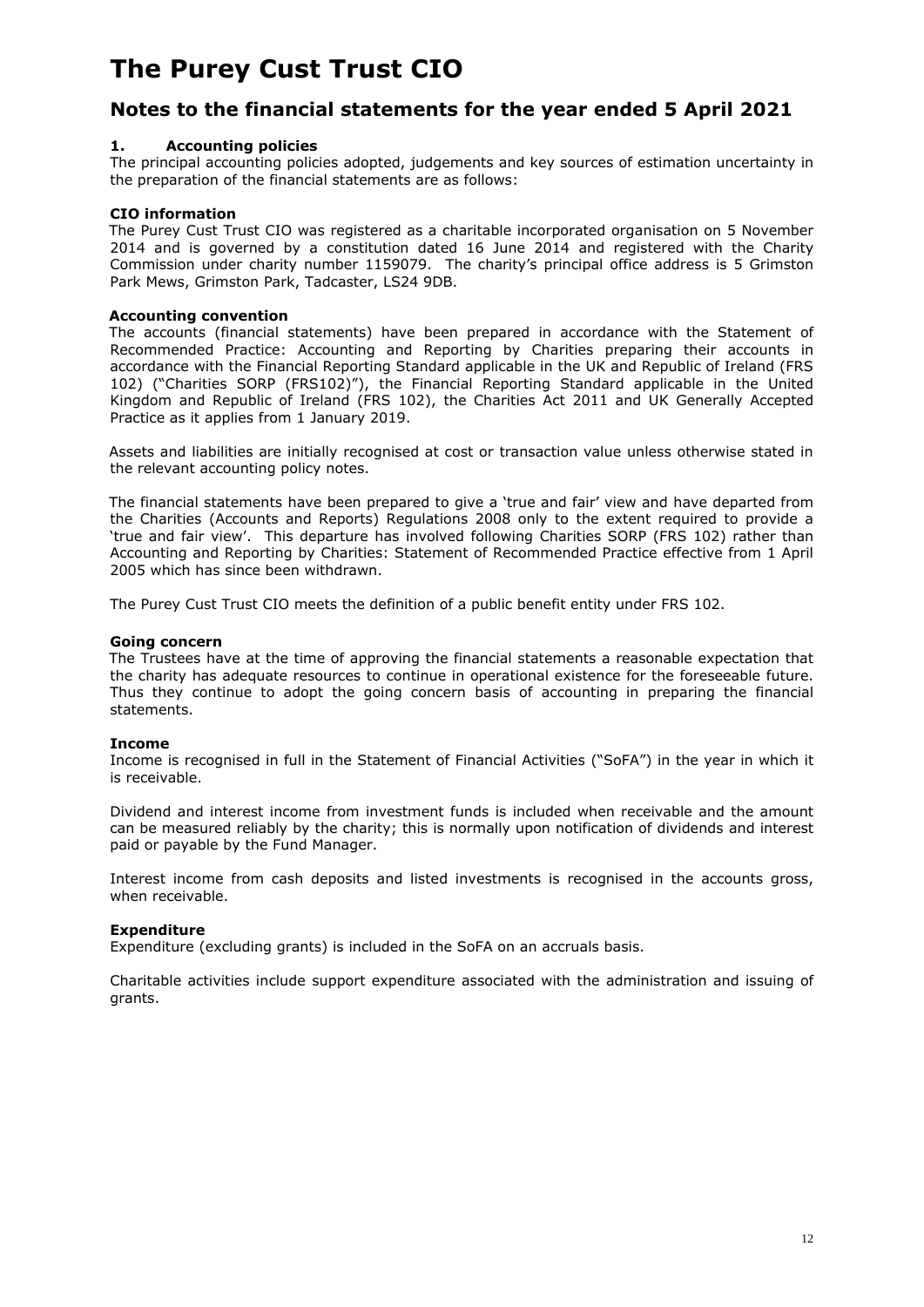### **Notes to the financial statements for the year ended 5 April 2021 (continued)**

#### **1. Accounting policies (continued)**

#### **Grants**

Grants payable are commitments (including payments) made to third parties in the furtherance of the charitable objectives of the charity. Single or multi-year grants are accounted for as grants payable when either the recipient has a reasonable expectation that they will receive a grant and the Trustees have agreed to pay the grant without condition, or the recipient has a reasonable expectation that they will receive a grant and any condition attaching to the grant is outside the control of the charity.

#### **Fixed asset investments**

Investments are a form of basic financial instrument.

Investments are stated at market value at the balance sheet date. The investment portfolio is held to generate returns and gains for the charity and accordingly is designated as fair value through profit and loss ("FVTPL"). Under this designation the portfolio is revalued at each period end to its fair value, as determined by reference to quoted market prices and values determined by independent fund managers, with any gains or losses going through the SoFA.

#### **Fixed assets**

No depreciation is provided on leasehold buildings as their residual value is considered to approximate or exceed cost such that any depreciation charge would be clearly trivial in the context of the financial statements.

#### **Financial instruments**

The charity has elected to apply the provisions of Section 11 'Basic Financial Instruments' and Section 12 'Other Financial Instruments Issues' of FRS 102 to all of its financial instruments. The Charity only has financial assets and liabilities of a kind that qualify as basic financial instruments in accordance with section 11 of FRS 102. Basic financial instruments are initially recognised at transaction value and are subsequently measured at their settlement value.

The Trust does not acquire put options, derivatives or other complex financial instruments.

#### **Cash at bank and in hand**

Cash at bank and cash in hand includes cash and short term highly liquid investments with a short maturity held for working capital.

#### **Debtors**

Financial assets, other than those held at fair value through profit and loss, are assessed for indicators of impairment at each reporting end date.

Financial assets are impaired where there is objective evidence that, as a result of one or more events that occurred after the initial recognition of the financial asset, the estimated future cash flows have been affected. The impairment loss is recognised in the income and expenditure account.

#### **Creditors, loans and provisions**

Creditors, loans and provisions are recognised where the Charity has a present obligation resulting from a past event that will probably result in the transfer of funds to a third party and the amount due to settle the obligation can be measured or estimated reliably. Creditors, loans and provisions are normally recognised at their settlement amount after allowing for any trade discounts due.

Financial liabilities are derecognised when, and only when, obligations are discharged, cancelled or they expire.

Amounts recognised as provisions are best estimates of the consideration required to settle the present obligation at the reporting end date, taking into account the risks and uncertainties surrounding the obligation.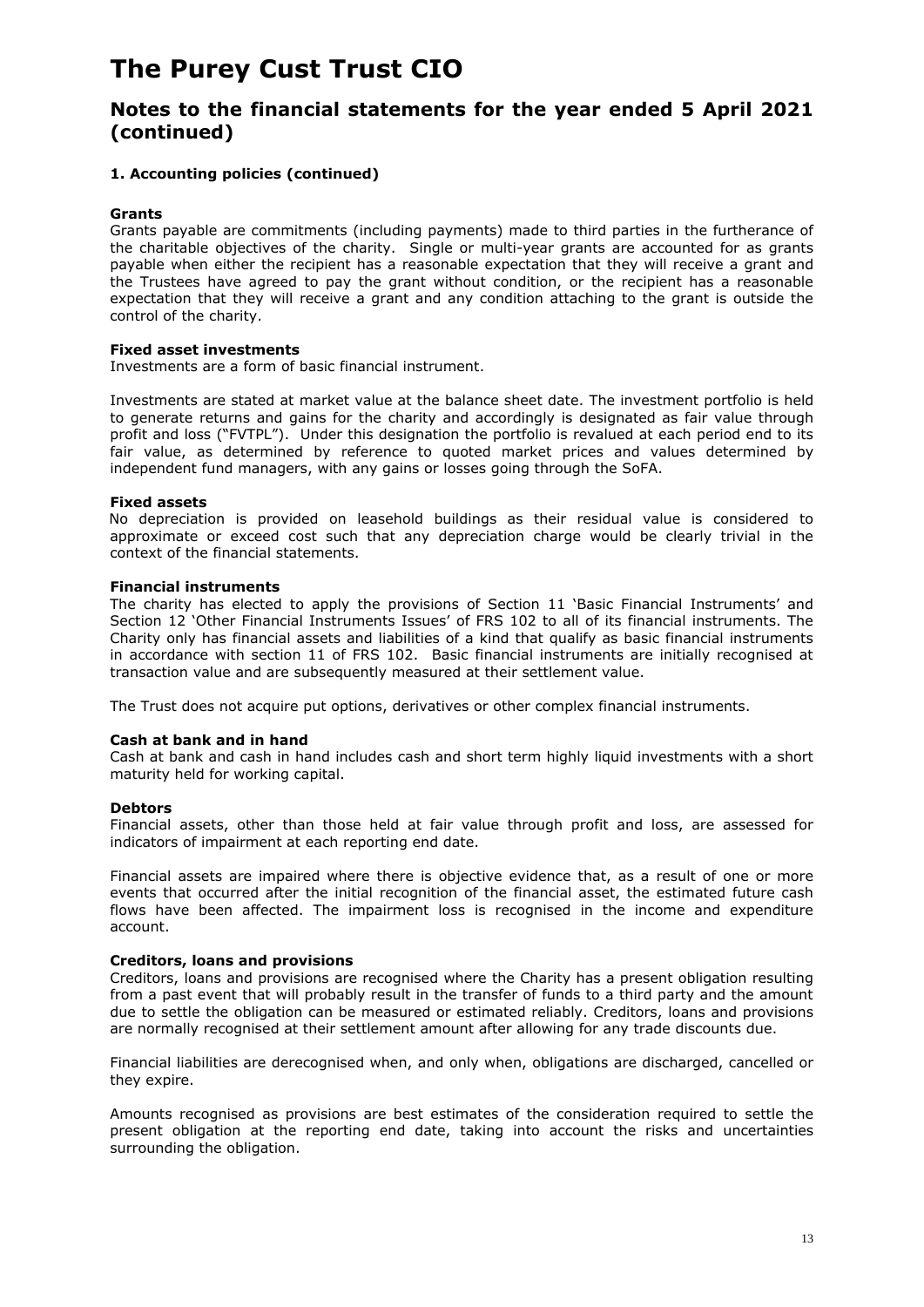### **Notes to the financial statements for the year ended 5 April 2021 (continued)**

#### **1. Accounting policies (continued)**

#### **Fund accounting**

All funds received in the year are unrestricted in their application, the Trustees having full discretion over their use.

#### **Critical accounting estimates and judgements**

In the application of the charity's accounting policies, the Trustees are required to make judgements, estimates and assumptions about the carrying amount of assets and liabilities that are not readily apparent from other sources. The estimates and associated assumptions are based on historical experience and other factors that are considered to be relevant. Actual results may differ from these estimates.

The estimates and underlying assumptions are reviewed on an ongoing basis. Revisions to accounting estimates are recognised in the period in which the estimate is revised, if the revision affects only that period, or in the period of the revision and future periods if the revision affects both current and future periods.

The Trustees have judged that there are no estimates or assumptions which have a significant risk of causing a material adjustment to the carrying amount of assets and liabilities.

#### **2. Income**

| Income from investments              | 2021   | 2020   |
|--------------------------------------|--------|--------|
| Dividends from investment portfolio  | 73,247 | 85,390 |
| Interest on current account balances | q      | 140    |
|                                      | 73,256 | 85,530 |

#### **3. Charitable activities expenditure**

|                                |              | 2021    | 2020    |
|--------------------------------|--------------|---------|---------|
|                                | <b>Notes</b> |         |         |
| Grants                         | 10           | 80,672  | 82,663  |
| Investment managers fees       |              | 16,995  | 18,790  |
| Administration and accountancy |              | 10,289  | 14,413  |
|                                |              | 107,956 | 115,866 |

There were no staff employed by the charity (2020 – no staff employed).

The Trustees received no remuneration or benefits from the charity during the year (2020: none). No travel expenses were incurred Trustees during the year (2020: two Trustees totalling £84).

Included within administration and accountancy fees is the Independent Examination fee of £600 (2020 - £600).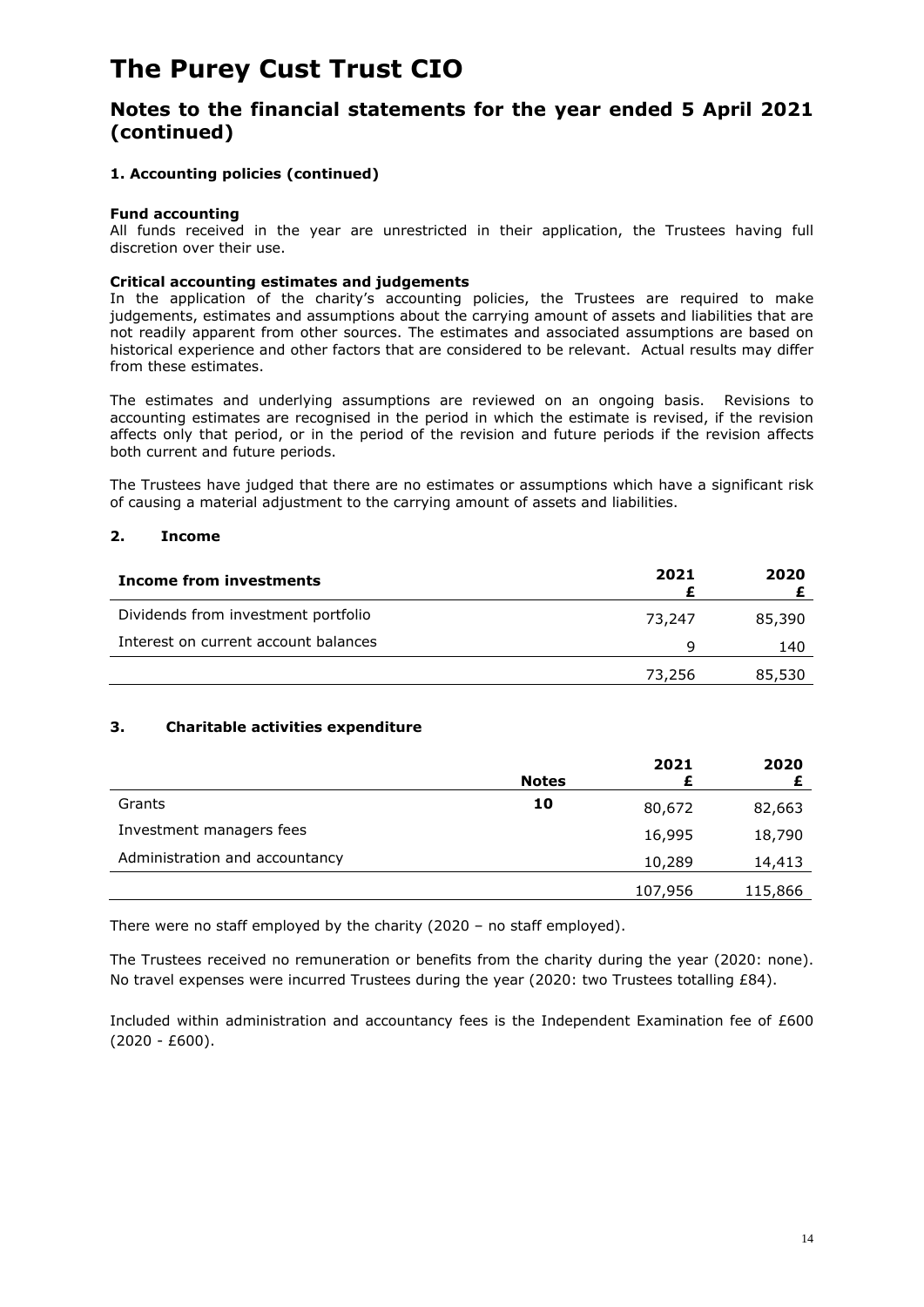### **Notes to the financial statements for the year ended 5 April 2021 (continued)**

#### **4. Fixed asset investments**

|                                                   | 2021<br>£ | 2020<br>£ |
|---------------------------------------------------|-----------|-----------|
| Market value as at 6 April 2020                   | 2,220,139 | 2,677,312 |
| Additions                                         | 728,381   | 482,492   |
| <b>Disposals</b>                                  | (688,421) | (582,848) |
| Realised and unrealised investment gains/(losses) | 598,198   | (356,817) |
| Market value as at 5 April 2021                   | 2,858,296 | 2,220,139 |
| <b>Historical cost at 5 April 2021</b>            | 2,511,324 | 2,534,854 |

#### **5. Property**

The property represents a 50% share in a long leasehold flat in York. The flat is owned jointly between this charity and the Nuffield Trust and was acquired to ensure the continued care of a sitting tenant from the hospital. The flat has recently become vacant and was marketed for sale, it is the expectation that the share of sale proceeds after selling costs will not differ materially from the carrying value of the property, accordingly the carrying value represents fair value at 5 April 2021.

#### **6. Creditors: amounts falling due within one year**

|          | 2021   | 2020   |
|----------|--------|--------|
| Accruals | 11,049 | 11,049 |

#### **7. Funds**

|                                                    | 2021<br>Ł | 2020       |
|----------------------------------------------------|-----------|------------|
| <b>Unrestricted funds</b>                          |           |            |
| Balance at 6 April 2020                            | 2,489,528 | 2,876,681  |
| Net expense before other recognised (losses)/gains | (34,700)  | (115, 866) |
| Realised and unrealised gains/(losses)             | 598,198   | (356,817)  |
| Balance at 5 April 2021                            | 3,053,026 | 2,489,528  |

#### **8. Analysis of changes in net funds**

The charity had no debt during the year.

#### **9. Related party transactions**

At the balance sheet date an amount of £1,900 (2020 - £1,900) inclusive of VAT is included in accruals, this related to an amount due to Garbutt & Elliott LLP, a Limited Liability Partnership in which Nigel Shaw was a Partner during the year, in respect of the preparation of the financial statements.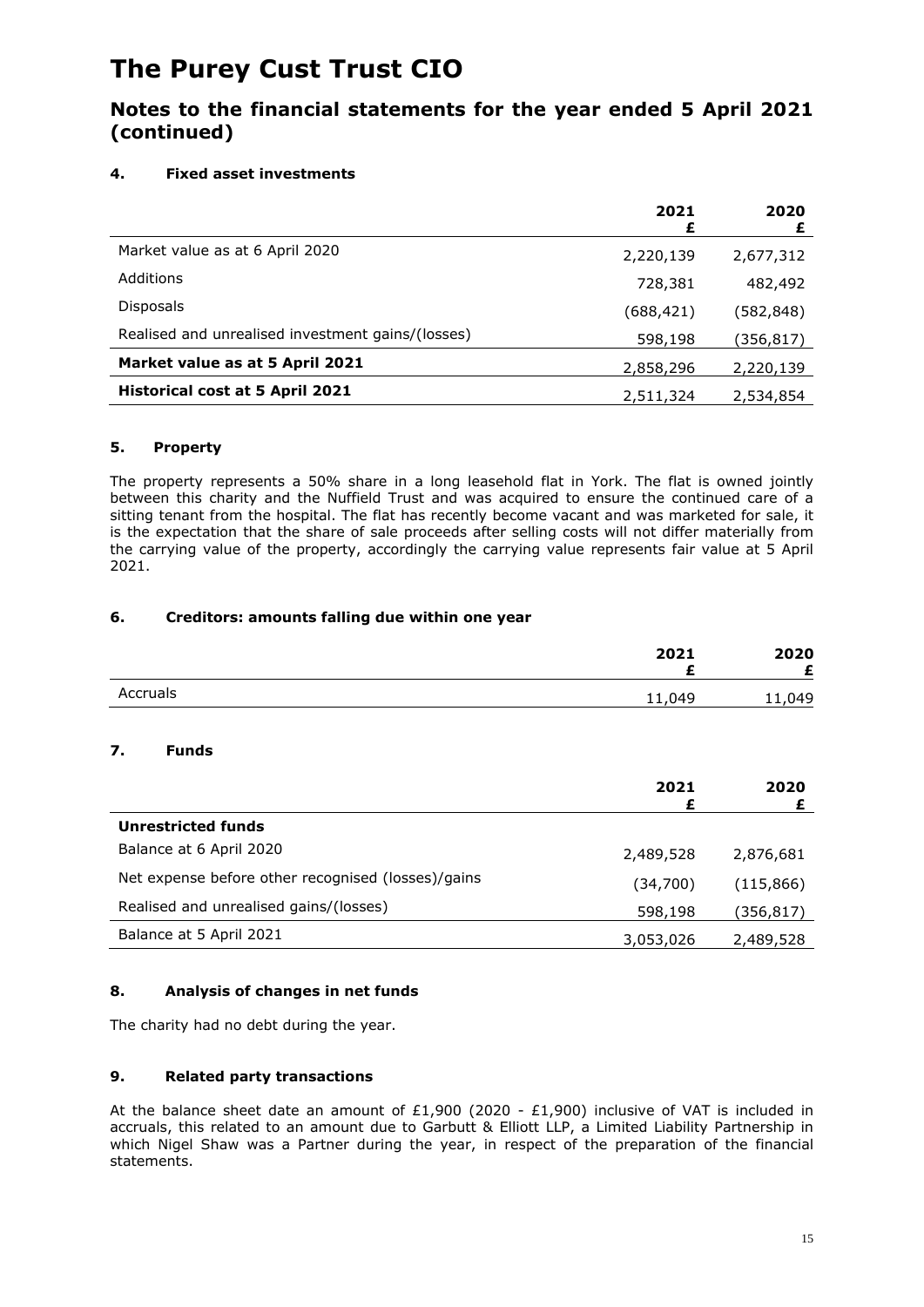### **Notes to the financial statements for the year ended 5 April 2021 (continued)**

#### **10. Grant expenditure**

| Organisation                                  | £      |
|-----------------------------------------------|--------|
| Age Concern York                              | 2,500  |
| <b>Bank Workers Charity</b>                   | 1,000  |
| Candlelighters                                | 5,000  |
| <b>Clothing Solutions</b>                     | 5,000  |
| Foss Park Hospital                            | 2,500  |
| Friends of Armana House                       | 1,678  |
| Hearing Dogs for the Deaf                     | 2,000  |
| HM Prison & Probation Service                 | 500    |
| Hob Moor Oaks School/Ebor Academy             | 150    |
| Isabel Ward (York) Charitable Trust           | 1,000  |
| Kyra Women's Project                          | 4,005  |
| Shine 21                                      | 2,500  |
| St Leonard's Hospice                          | 4,992  |
| Survive                                       | 4,000  |
| Tees & Esk Wear Valleys NHS Trust             | 400    |
| The Island Charity                            | 3,900  |
| United Response                               | 10,000 |
| Whizz Kidz                                    | 6,500  |
| Wigginton Sports & Playing Fields Association | 1,234  |
| <b>York Carers</b>                            | 1,300  |
| York City Knights Foundation                  | 3,105  |
| York Early Music Foundation                   | 2,475  |
| York LGBT Forum                               | 5,000  |
| York St John University                       | 2,940  |
| <b>Grants to Institutions (25 Awards)</b>     | 73,679 |
| CYC (6 Awards to individuals)                 | 6,345  |
| Peasholme Charity (1 Award to individual)     | 250    |
| York City Charities (1 Award to individual)   | 398    |
| <b>Grants to Individuals (8 Awards)</b>       | 6,993  |
| <b>Total Grants (33 Awards)</b>               | 80,672 |

Grants paid to CYC were all for the relief or improvement of physical or mental ill-health conditions of individuals engaged with CYC social care services.

The charity does not enter into multi-year commitments, accordingly there are no grant liabilities as at 5 April 2021 (2020: no commitments).